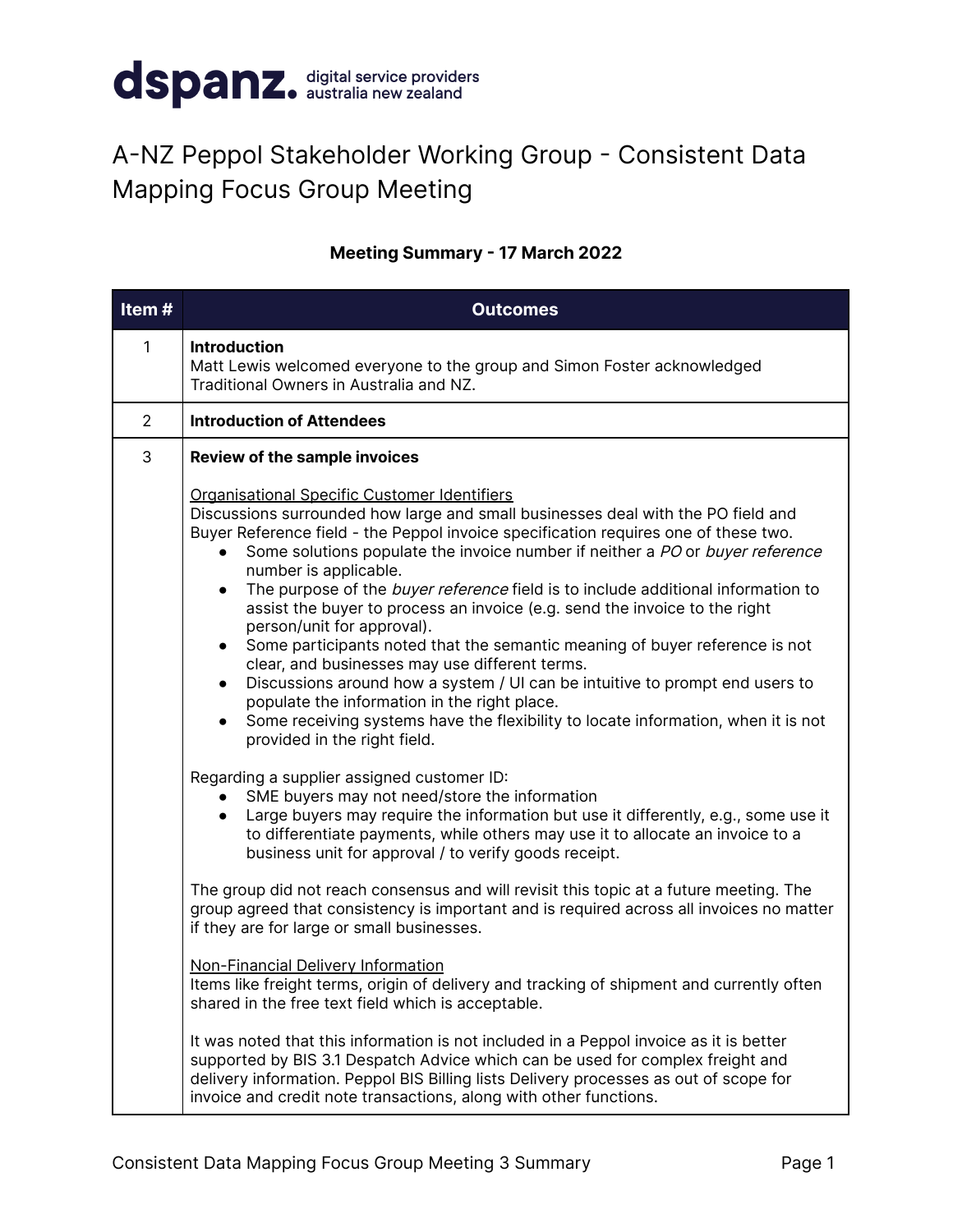## dspanz. digital service providers

|   | Discussed that the free text field is the best place for now but it is not ideal for<br>automation. Supporting structured delivery information as an independent capability is<br>not a priority for now but the option is available (i.e. Despatch Advice).                                                                                                                                                                                                            |
|---|-------------------------------------------------------------------------------------------------------------------------------------------------------------------------------------------------------------------------------------------------------------------------------------------------------------------------------------------------------------------------------------------------------------------------------------------------------------------------|
|   | Providers are encouraged to think about the experience they're offering to end users<br>and how best to share this information with them.                                                                                                                                                                                                                                                                                                                               |
|   | <b>Freight and Delivery Charges</b><br>Presented on three different ways freight can be added to invoices that providers<br>should be aware of:<br>Invoice level freight using AllowanceCharge<br>1.                                                                                                                                                                                                                                                                    |
|   | 2. Freight as a separate invoice line - which can be invoice level freight or line level<br>freight.<br>This is not ideal if a buyer would like to specify for which items the<br>$\circ$<br>freight charges apply, however some solutions, especially solutions for<br>SMEs will not support such advanced functionality.<br>It may result in manual handling no matter which option you choose.<br>$\circ$<br>Some will scan invoices looking for the term "freight". |
|   | 3. Freight for a specific line item<br>This can be supported in Peppol by invoice line level charge<br>(InvoiceLine/AllowanceCharge), however as mentioned, this is more<br>advanced functionality and may not be supported by some solutions.                                                                                                                                                                                                                          |
|   | Discounts<br>Similarly, discounts can be applied in the same way as charges:<br>1. Invoice level<br>2. Invoice level or line level, but expressed as a separate invoice line<br>3. Invoice line level discount (i.e. discount for the line items only)                                                                                                                                                                                                                  |
|   | How and where to apply discounts is the exact same problem as freight.                                                                                                                                                                                                                                                                                                                                                                                                  |
|   | There could be more complex (but rare) cases where an invoice contains items with<br>different GST treatment, and charges/discounts also have different GST treatment. This<br>can be supported (as both invoice lines and Allowance/Charge needs to specify GST<br>treatment), and it is up to the seller to determine the appropriate GST category.                                                                                                                   |
|   | <b>Summary:</b> Given that Peppol/UBL has designated fields to support both invoice-level<br>and line-level charges or discounts, it is ideal that C1/C2 use the appropriate UBL fields<br>to convey the information (i.e., option 1 or 3), which will maximise automation by C4.<br>Where C1's solutions have limited data capability and cannot support AllowanceCharge<br>or InvoiceLine/AllowanceCharge, option 2 can be used.                                      |
|   | C4 (buyers) should be aware and be flexible to receive all options.                                                                                                                                                                                                                                                                                                                                                                                                     |
| 4 | <b>Meeting materials</b><br>All meeting materials are published on the <b>DSPANZ</b> website.                                                                                                                                                                                                                                                                                                                                                                           |
|   | The slides presented have been emailed to the group and are also published here.                                                                                                                                                                                                                                                                                                                                                                                        |
| 5 | <b>Meeting close</b>                                                                                                                                                                                                                                                                                                                                                                                                                                                    |